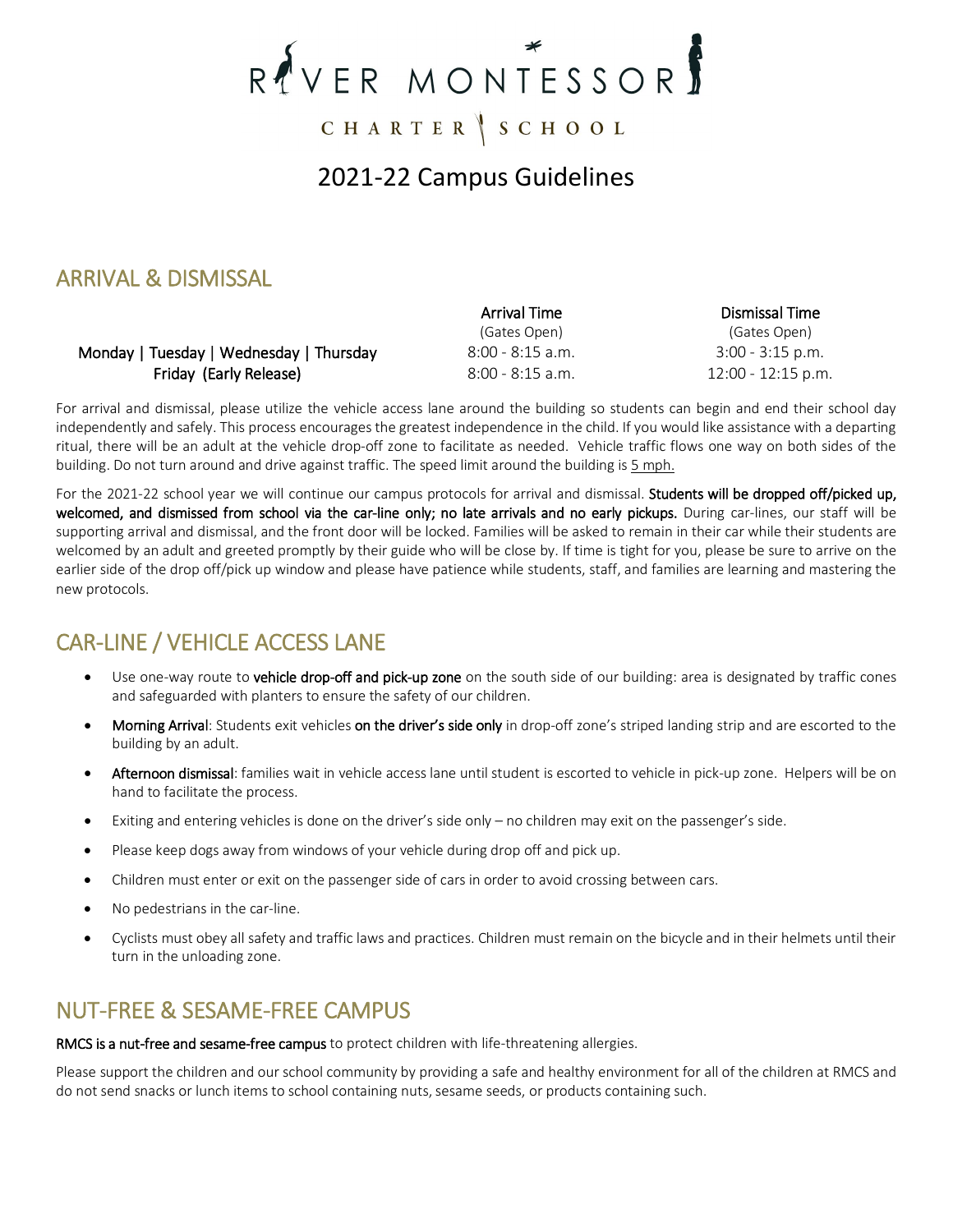# ATTENDANCE GUIDELINES

All students are expected to attend school every day and to arrive on time by 8:15 a.m.

#### Regular attendance and on time arrival to school are essential for your child's development and to ensure that they receive the greatest benefit from their experience at RMCS.

As a public school, RMCS is required to submit detailed attendance data, including the reasons, to the State of California, and to track tardiness as a component of student attendance records. If your child will be absent, please notify us by completing the Absence & Illness [Report Form](https://www.rivermontessoricharter.org/attendance.html) for each day your child is absent. The form can be found online a[t rivermontessoricharter.org/attendance](https://www.rivermontessoricharter.org/attendance.html) will ask for your student's name, classroom, and reason for the absence.

In order to best support student learning, health and dental appointments should be scheduled after school or on Friday afternoons, our early release day.

## AUTHORIZED NON-PARENT PICK-UPS

Only those adults listed on your child's Emergency Contact Information form are eligible to pick your child up from school. If you would like to authorize someone other than those listed, you must provide written authorization to the office before noon. For your child's safety, notifications by phone and changed during carline will not be accepted.

#### PARKING

When parking your car, please utilize the RMCS designated spaces in front of the office along the UPS lot. Spaces located on the East side of the building (along the Ellis Creek lot) are reserved for our neighbors at Cypress Primary School. Please be a good neighbor, allow them their own traffic and parking practices, and park on the street if necessary. If RMCS parking is full, you may park on the street or in the Ellis Creek overflow lot.

#### PARENT SUPPORT: VOLUNTEERING & DONATIONS

Due to current COVID-19 guidelines and protocols, River will not be able to have any volunteers on campus for the time being.

Please be sure to throw ALL of your volunteering and support into our very own[, River Montessori Foundation!](https://www.rivermontessoricharter.org/rmf.html)

Looking to donate school supplies? Check out ou[r School Supply Donation Wish Lists f](https://www.rivermontessoricharter.org/families.html)or each level! [TK / K](https://www.rivermontessoricharter.org/uploads/6/0/9/8/6098388/2021-22_tk-k_supply_donation_wish_list.pdf) | [Lower El](https://www.rivermontessoricharter.org/uploads/6/0/9/8/6098388/2021-22_lower_el_supply_donation_wish_list.pdf) | [Upper El](https://www.rivermontessoricharter.org/uploads/6/0/9/8/6098388/2021-22_upper_el_supply_donation_wish_list.pdf)

#### RIVER CREW CHILD CARE *River Crew fees apply to morning and after-school care*

We are so excited to be able to offer full time River Crew care this 2021-22 School Year! Childcare begins on the first day of school, July 21st, for both before and after school care. If you are interested in care, please complete the [2021-22 River Crew Registration Form](https://www.transparentclassroom.com/s/663/dashboard?locale=en) which can be found in the *Forms* tab i[n Transparent Classroom.](https://www.transparentclassroom.com/s/663/dashboard?locale=en)

Due to continued COVID-19 safety protocols, our updated guidelines for River Crew are as follows:

- Morning Care and After Care is available in the River Crew Cove.
- Pre-registration is required / No drop-in childcare.
- River Crew will now only have designated drop-off and pick-up times:<br>
River Crew will now only have designated drop-off and pick-up times:

Carline PICK-UP (4:30-4:45pm or 5:45-6pm)

- Children picked up from River Crew must be signed out by a parent/guardian.
- Registration is due monthly (by the 25th) in order to secure your child's spot for the following month. Registration is prepaid and committed to monthly. You may choose to use fewer days of care than registered, but there will be no pro-rations for missed days.
- Break Camps will be offered on a pre-registered/pre-paid basis only.

3880 Cypress Drive, Suite B • Petaluma, CA 94954 • 707.778.6414 • www.rivermontessoricharter.org

*River Montessori Charter School is an Equal Opportunity Employer and does not discriminate against any persons (actual or perceived disability, gender, gender identity, gender expression, nationality, race or*  ethnicity, religion, sexual orientation, or any other characteristic that is contained in the definition of hate crimes set forth in Section 422.55 of the Penal Code or association with an individual who has any of *the aforementioned characteristics).*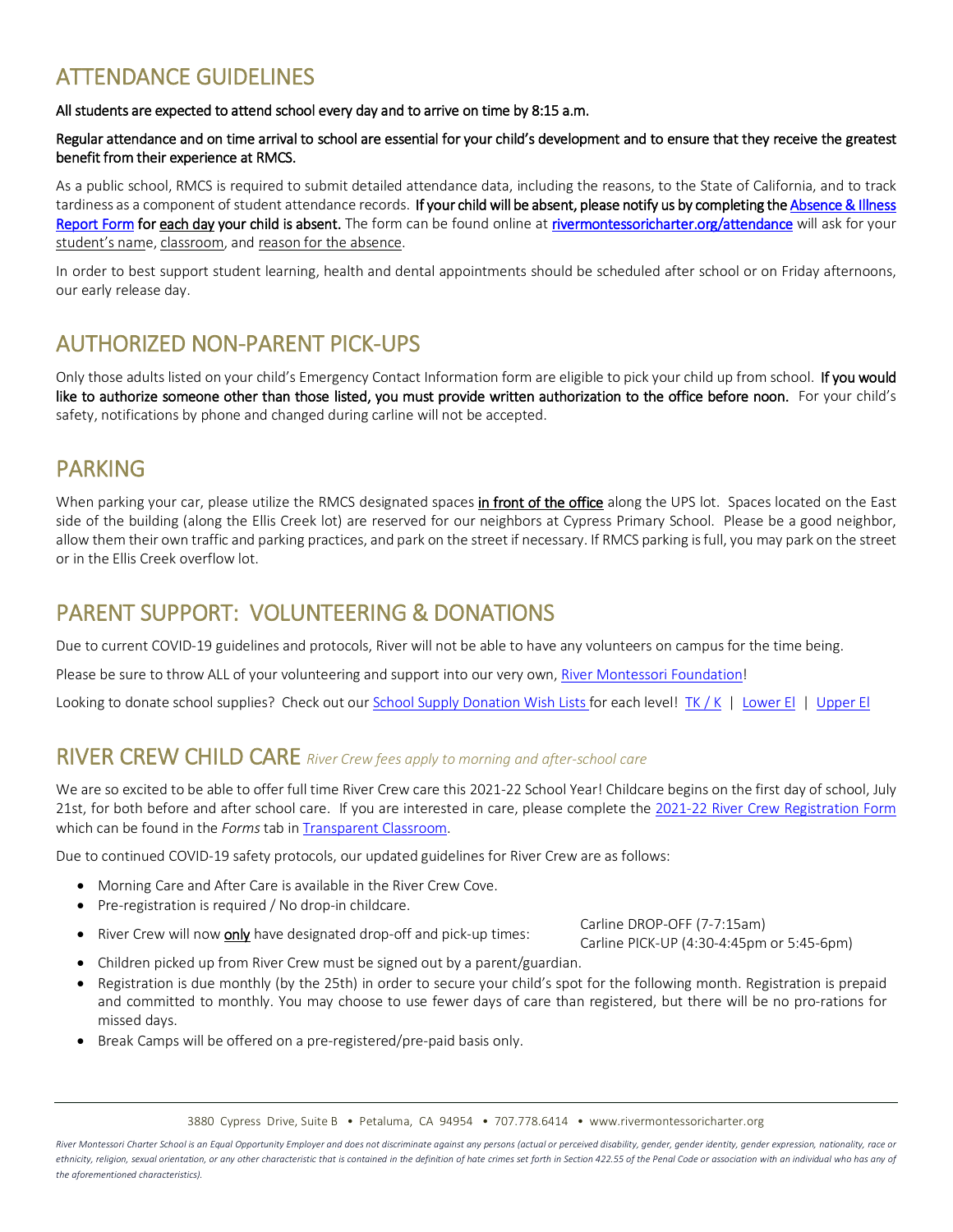

Dear RMCS Families,

River will be conducting emergency drills throughout the school year so that students and staff are prepared in the event of an emergency. Another important component of emergency preparedness at school is ensuring that each child has a small emergency kit on site, and that each classroom has a store of basic first aid and emergency supplies. We ask that you support your child and the school in these efforts by sending the following items for your student. Most of these items can be purchased at the local drug store. These kits will be returned to you at the end of the school year.

#### Write your child's name, date, and classroom clearly on the outside of a one gallon zip-lock bag with a waterproof marker (one bag per child please). Then assemble the following items in the one gallon zip-lock bag.

- 1. A plastic garbage bag that can double as a rain poncho
- 2. Food such as jerky, energy bars, or granola bars  $(4)$  (nut and sesame free)
- 3. A dust mask
- 4. Water or juice boxes (2)
- 5. An emergency solar blanket
- 6. Band-Aids
- 7. A family photo, small card game, or a comfort item that will fit into the bag and have meaning for your child
- 8. Whistle on a lanyard
- 9. A flashlight with batteries (optional)

Please bring you student's personal emergency kit to your child's classroom during the first week of school. Classroom staff will make sure it is placed in the Emergency can for your child's classroom.

Emergency preparedness is very important at school and home. Please practice with your child what to do in case of an emergency in your house. Have kits prepared for home and in the car. For information about what should go into these kits and how to make an Emergency Plan for you family, visit:

<http://www.sf72.org/supplies>

<http://www.bepreparedcalifornia.ca.gov/BeInformed/NaturalDisasters/Pages/NaturalDisasters.aspx>

Thank you for helping your student and River prepare for an emergency. If you need help with your kit or have questions, please contact the school office at 707-778-6414.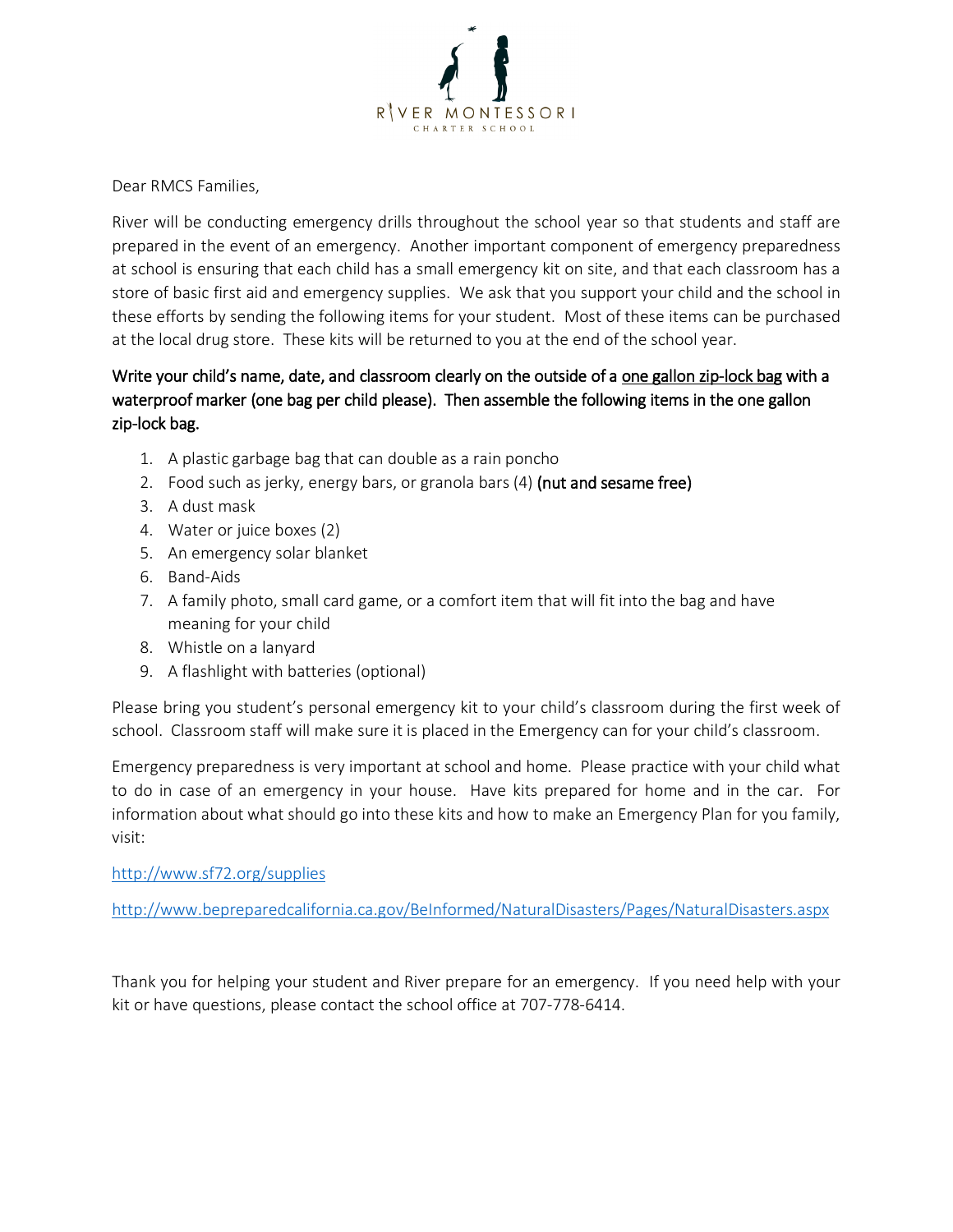

Estimadas Familias de RMCS,

River estará realizando simulacros de emergencia cada mes durante todo el año escolar para que los estudiantes y el personal estén preparados en caso de una emergencia. Otro componente importante en la preparación de emergencias en la escuela es garantizar que cada niño tenga un pequeño botiquín de emergencia, y que cada aula tenga suministros básicos de primeros auxilios y de emergencia. Le pedimos que apoye a su hijo y a la escuela en estos esfuerzos mediante el envío de los siguientes materiales. La mayoría de estos artículos se pueden comprar en las tiendas locales. Estos equipos se le serán devueltos a usted durante la última semana del año escolar.

#### Por favor; escribe el nombre de su hijo, la fecha y salón de clases claramente en el exterior de una bolsa sellada con un marcador a prueba de agua (una bolsa por cada niño, por favor). A continuación estos son los artículos que nos gustaria que pusiera en la bolsa sellada.

- 1. Una bolsa de basura de plástico que se pueda doblar como impermeable.
- 2. Alimentos tales como carne seca, barras de energía, o barras de granola (4) (libre de granos como cacahuates, nueces, semillas de sésamo etc)
- 3. Una máscara contra el polvo
- 4. Botellas de agua o de jugo (2)
- 5. Una manta solar de emergencia
- 6. Curitas
- 7. Una foto de familia, pequeño juego de cartas, o un elemento de confort que tenga un significado para su hijo
- 8. Silbato con un cordón
- 9. Una linterna con baterías (opcional)

Favor de traer el botequin personal de emergencia a el salon de clase de su hijo, por la segunda semana de clases. El maestro del aula se asegurara de poner el kit de emergencia en el lugar que le corresponda a su hijo. La preparación sobre cualquier emergencia es muy importante tanto en la escuela, como en el hogar. Por favor practique en casa con su hijo lo que se debe hacer en caso de una emergencia. Asegúrese de tener un kit preparado en el hogar y en el coche. Para obtener mas información sobre lo que debe ir en estos kits y cómo hacer un plan de emergencia visite:

<http://www.sf72.org/supplies> <http://www.bepreparedcalifornia.ca.gov/BeInformed/NaturalDisasters/Pages/NaturalDisasters.aspx>

Gracias por ayudar a su estudiante y a River a prepararse en caso de cualquier emergencia. Si usted necesita ayuda con su kit o tiene preguntas, por favor póngase en contacto con el personal Administrativo de River a el teléfono 707-778-6414.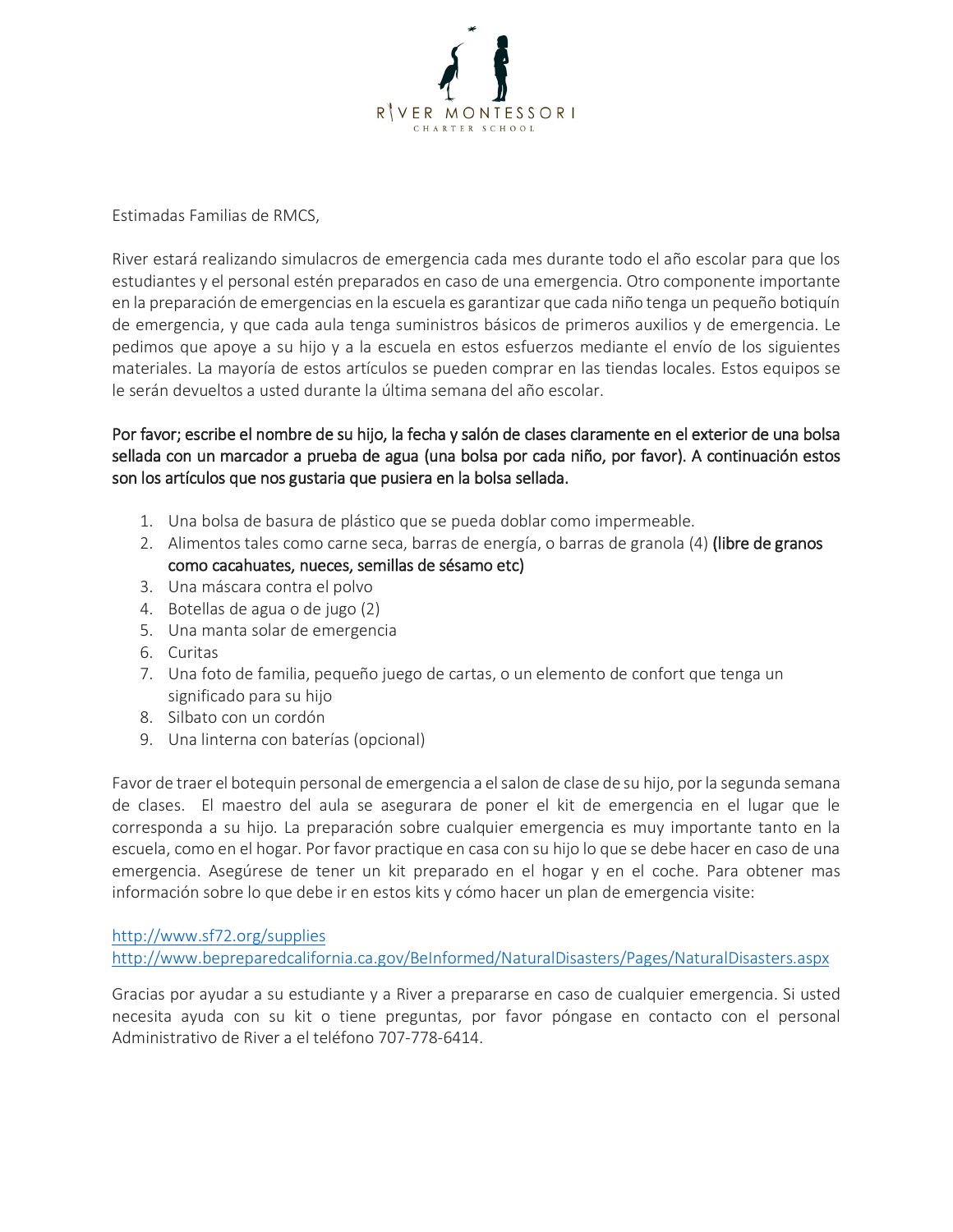

July 16, 2021

Dearest River Families,

Welcome back!

We are eager to see your faces, to begin anew, lessons, observations, and share successes with you and your children. As we move forward from last year's experiences and learning, we've put in place solid learning growth plans.

One such plan is to expand students' practice and growth in Math and Language Arts, via the tried and true IXL program that we have used for a few years now. The students will have the opportunity to work in IXL four times during the week at school. This trusted personalized learning platform is aligned with California State Standards, allows us to pinpoint what students know, offers recommendations that help each student fill knowledge gaps and grow from where they are, and offers teachers insights for effective instructional planning. Kids love seeing their progress, and this program helps them experience it.

The great news is, in addition to the four times each week that students will be practicing their IXL skills at school, they can engage with IXL from home on a number of devices like tablets, smartphones, and computers. Each student will have their own sign-on ID and password, and it's that easy to engage and bolster their learning at school and home.

Fun Facts we have collected from last year:

- 90 percent of the students who regularly practiced in IXL made significant progress
- In most cases, students smart scores improved one or two whole grade levels
- A number of students **asked** for additional practice sessions in order to improve
- Among the students who practiced IXL regularly, we saw improvements in their year-end assessments
- Parents report appreciating the IXL program in determining where their children are in their learning and watching them grow.

We look forward to partnering with you and your students as they explore with curiosity every learning opportunity!

Here's to a great year of learning growth and collaboration,

Your Montessori Guides and Educational Support Staff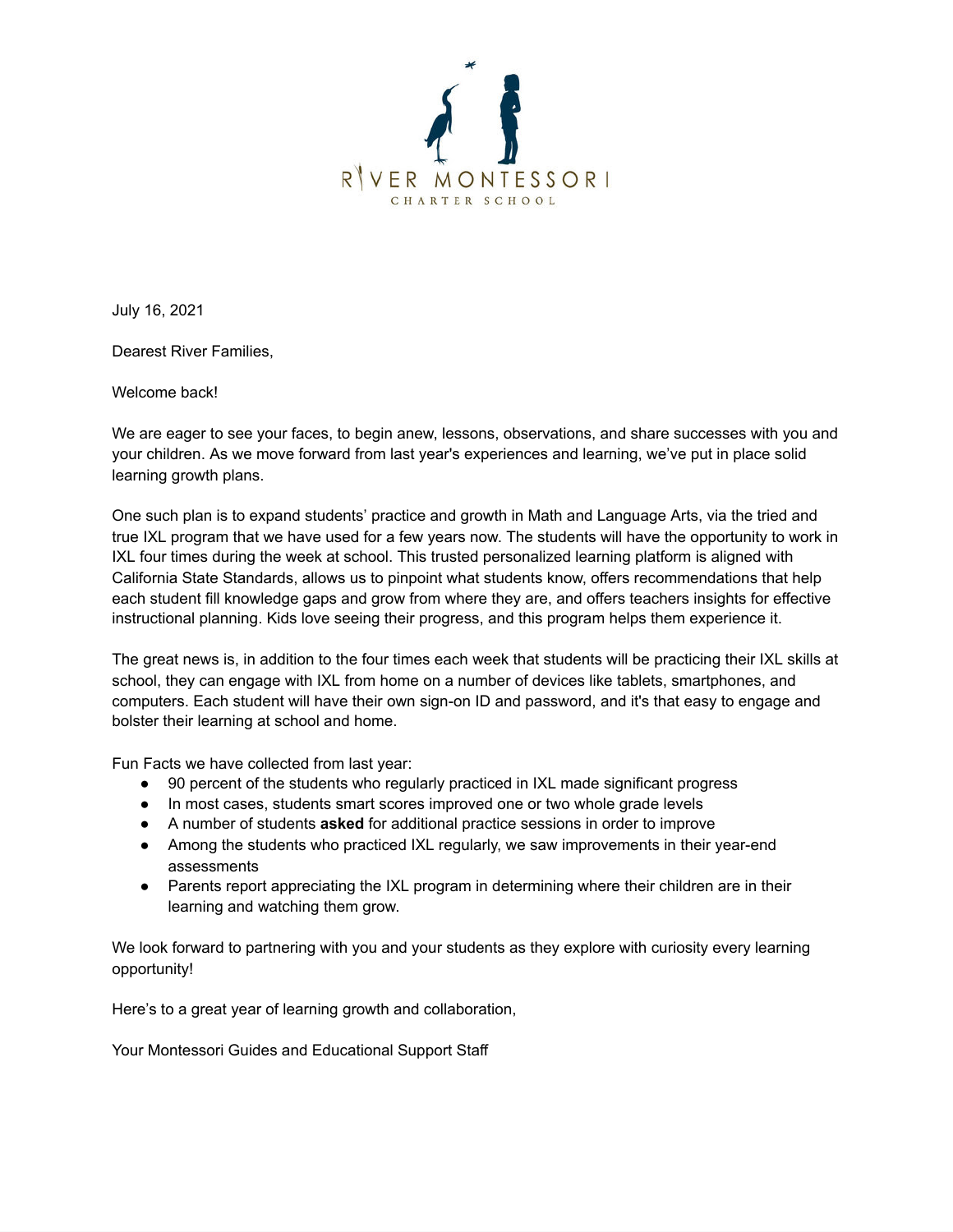

16 de julio de 2021

Queridas familias de River:

¡Bienvenido de nuevo!

Estamos ansiosos por ver sus caras, comenzar de nuevo, lecciones, observaciones y compartir éxitos con usted y sus hijos. A medida que avanzamos a partir de las experiencias y el aprendizaje del año pasado, hemos implementado planes sólidos de crecimiento del aprendizaje.

Uno de esos planes es expandir la práctica y el crecimiento de los estudiantes en matemáticas y artes del lenguaje, a través del programa IXL probado y verdadero que hemos utilizado durante algunos años. Los estudiantes tendrán la oportunidad de trabajar en IXL cuatro veces durante la semana en la escuela. Esta plataforma de aprendizaje personalizada confiable está alineada con los Estándares del Estado de California, nos permite identificar lo que los estudiantes saben, ofrece recomendaciones que ayudan a cada estudiante a llenar las brechas de conocimiento y crecer desde donde se encuentran, y ofrece a los maestros información para una planificación educativa efectiva. A los niños les encanta ver su progreso y este programa les ayuda a experimentarlo.

La buena noticia es que, además de las cuatro veces por semana en que los estudiantes practicarán sus habilidades de IXL en la escuela, pueden interactuar con IXL desde casa en varios dispositivos como tabletas, teléfonos inteligentes y computadoras. Cada estudiante tendrá su propia identificación de inicio de sesión y contraseña, y es así de fácil participar y reforzar su aprendizaje en la escuela y en el hogar.

Datos curiosos que hemos recopilado del año pasado:

- El 90 por ciento de los estudiantes que practicaron regularmente en IXL lograron un progreso significativo
- En la mayoría de los casos, los puntajes inteligentes de los estudiantes mejoraron uno o dos niveles de grado completos
- Varios estudiantes pidieron sesiones de práctica adicionales para mejorar
- Entre los estudiantes que practicaron IXL regularmente, vimos mejoras en sus evaluaciones de fin de año.
- Los padres informan que aprecian el programa IXL al determinar dónde están sus hijos en su aprendizaje y verlos crecer.

¡Esperamos poder asociarnos con usted y sus estudiantes mientras exploran con curiosidad cada oportunidad de aprendizaje!

Este es un gran año de crecimiento del aprendizaje y colaboración.

Sus guías Montessori y personal de apoyo educativo